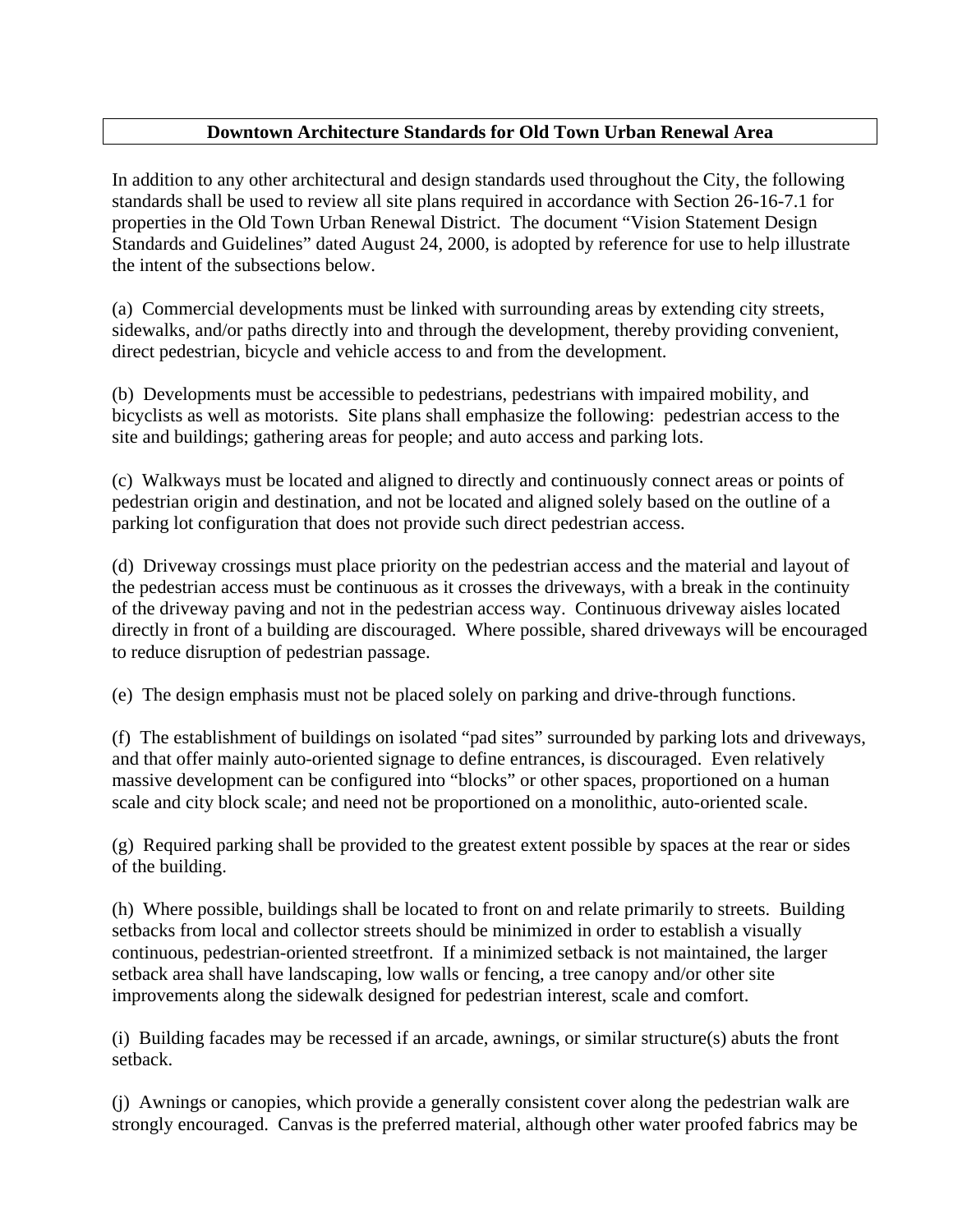used; metal or aluminum awnings shall not be used unless otherwise approved by the City. Structural overhangs are desired to maintain a more continuous weather protected walk.

(k) All materials, colors, and architectural details used on the exterior of a building shall be compatible with the building's style, with other properties in the general business area, and with each other. This standard shall not be interpreted to preclude any unique architectural styles deemed appropriate to the use.

(l) Standardized "corporate" or strongly thematic architectural styles associated with chain-type restaurants and service stores are strongly discouraged unless they accommodate the desired image for the City and are compatible with adjacent structures and uses.

(m) Blank, windowless walls are discouraged. Where the construction of a blank wall is necessary, the wall shall be articulated with recesses and projections in order to break-up the image of the wall's mass.

(n) Buildings having single walls exceeding fifty (50) feet in length shall incorporate one or more of the following for every fifty (50) feet: changes in color, graphical patterning, changes in texture, or changes in material; projections, recesses and reveals; windows and fenestration; arcades and pergolas; towers; gable projections; horizontal/vertical breaks; or other similar techniques.

(o) The architectural treatment of the front facade shall be continued, in its major features, around all visibly exposed sides of a building. Blank wall or service area treatment of side and/or rear elevations visible from the public viewshed is discouraged.

(p) Windows shall be vertically proportioned wherever possible. Street-level storefront windows are strongly encouraged. Office and residential windows organized in a generally regular pattern are encouraged.

(q) Transparent entries and large store front windows are strongly encouraged. Recessed and other styles of window openings are desired.

(r) As far as practicable, all air conditioning units, HVAC systems, major exhaust pipes or stacks, elevator housing and satellite dishes and other telecommunications receiving devices shall be thoroughly screened from view from the public right-of-way and from adjacent properties by using walls, fencing, roof elements, and landscaping. In addition, all trash facilities and loading areas shall be properly screened.

(s) Intense, bright or fluorescent colors shall not be used as the predominant color on any wall or roof of any primary or accessory structure. These colors may be used as building accent colors.

(t) All sloping roof areas with a pitch of three in twelve (3 in12) or greater, and visible from any public or private right-of-way, shall be surfaced with attractive and durable materials. All roofs with a slope of less than 3/12 shall have attractive parapets to provide screening of roof and systems described in (r).

(u) Avoid large expanses of continuous concrete paving.

(v) Encourage outdoor dining and other people-oriented places.